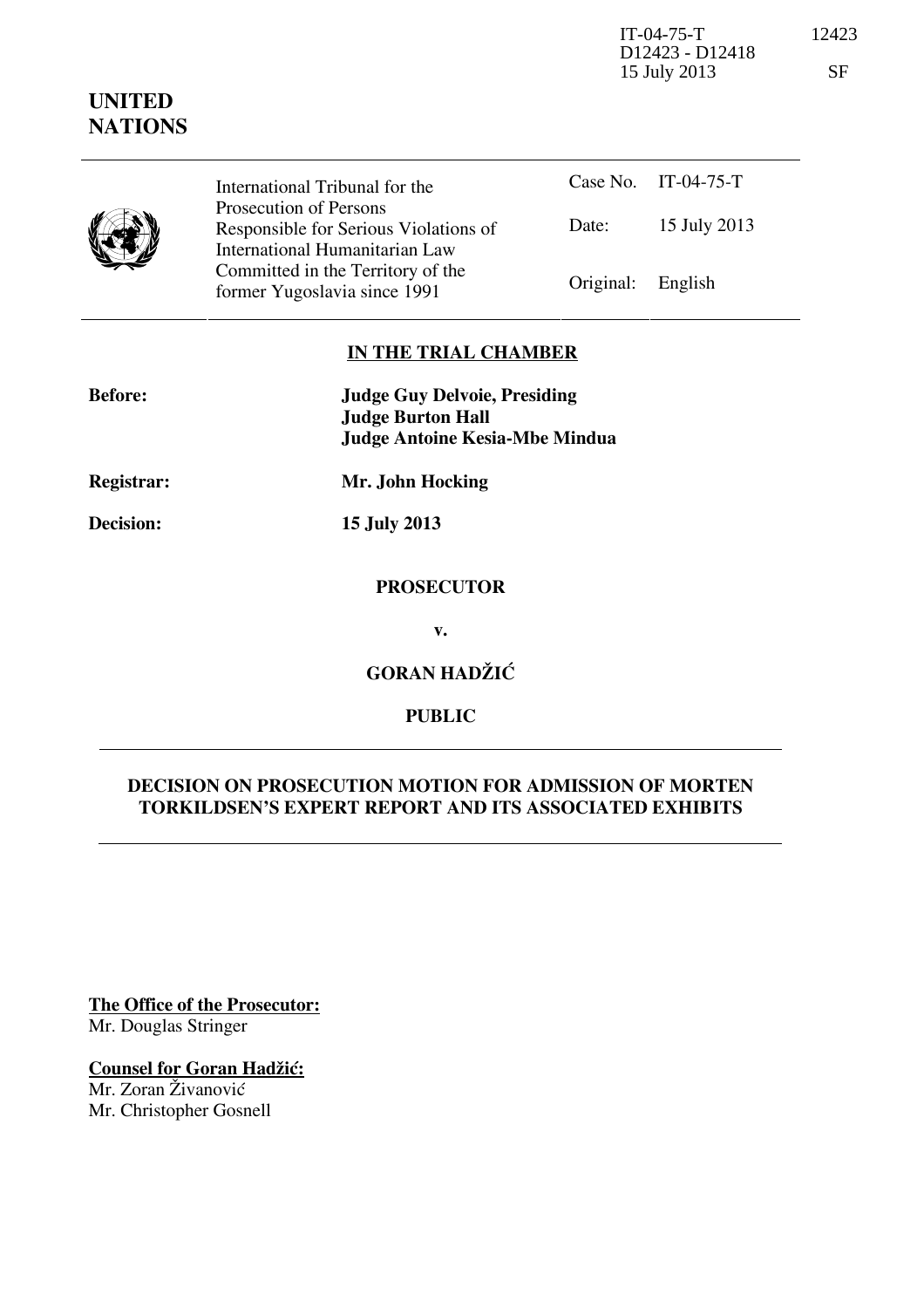1. **THIS TRIAL CHAMBER** of the International Tribunal for the Prosecution of Persons Responsible for Serious Violations of International Humanitarian Law Committed in the Territory of the former Yugoslavia since 1991 ("Tribunal") is seised of the "Prosecution Motion for the Admission of Morten Torkildsen's Expert Report and its Associated Exhibits" filed on 17 June 2013 ("Motion"). The Defence filed its "Response to Prosecution Motion for the Admission of Morten Torkildsen's Expert Report and its Associated Exhibits" on 1 July 2013 ("Response").

#### **A. Background**

2. Torkildsen testified before the Chamber on 28 May 2013 as an expert witness specialising in financial investigation. His status as an expert witness was not challenged by the Defence. On 28 May 2013 the Prosecution sought to admit Torkildsen's Expert Report ("Report") and the 34 documents referenced therein ("Associated Exhibits") at the conclusion of its examination-inchief.<sup>1</sup> The Chamber instructed the Prosecution to submit a written motion for the admission of the Report and its Associated Exhibits.<sup>2</sup>

#### **B. Submissions**

3. In the Motion, the Prosecution requests the admission of the Report and its Associated Exhibits.<sup>3</sup> The Prosecution does not seek to rely on paragraphs 16 (from line 4 through the end of the paragraph), 23, or 79 through 83 of the Report.<sup>4</sup>

4. The Prosecution argues that the Report is relevant and probative of key issues related, *inter alia,* to: (a) the alleged means by which the SFRY or the Republic of Serbia provided financial and material support to the RSK and RS; (b) the alleged means by which the alleged JCE provided financial, material, and logistical assistance to Serb forces; (c) the way that Hadžić allegedly organised financial and logistical support from Belgrade for Serb forces on the ground; (d) the alleged source of funding for the JNA, the Serbian Army of Krajina, and the Army of RS; (e) the alleged relationship between the National Bank of Yugoslavia and the armies of the RSK and RS; and (f) the alleged role of the Republic of Serbia's Ministry of Defence in coordinating assistance to Serb-controlled districts in Croatia.<sup>5</sup>

<sup>1</sup> Morten Torkildsen, 28 May 2013, T. 5034.

 $<sup>2</sup>$  Morten Torkildsen, 28 May 2013, T. 5034.</sup>

<sup>&</sup>lt;sup>3</sup> Motion, para. 1.

<sup>&</sup>lt;sup>4</sup> Motion, para. 2.

<sup>5</sup> Motion, paras 6-10.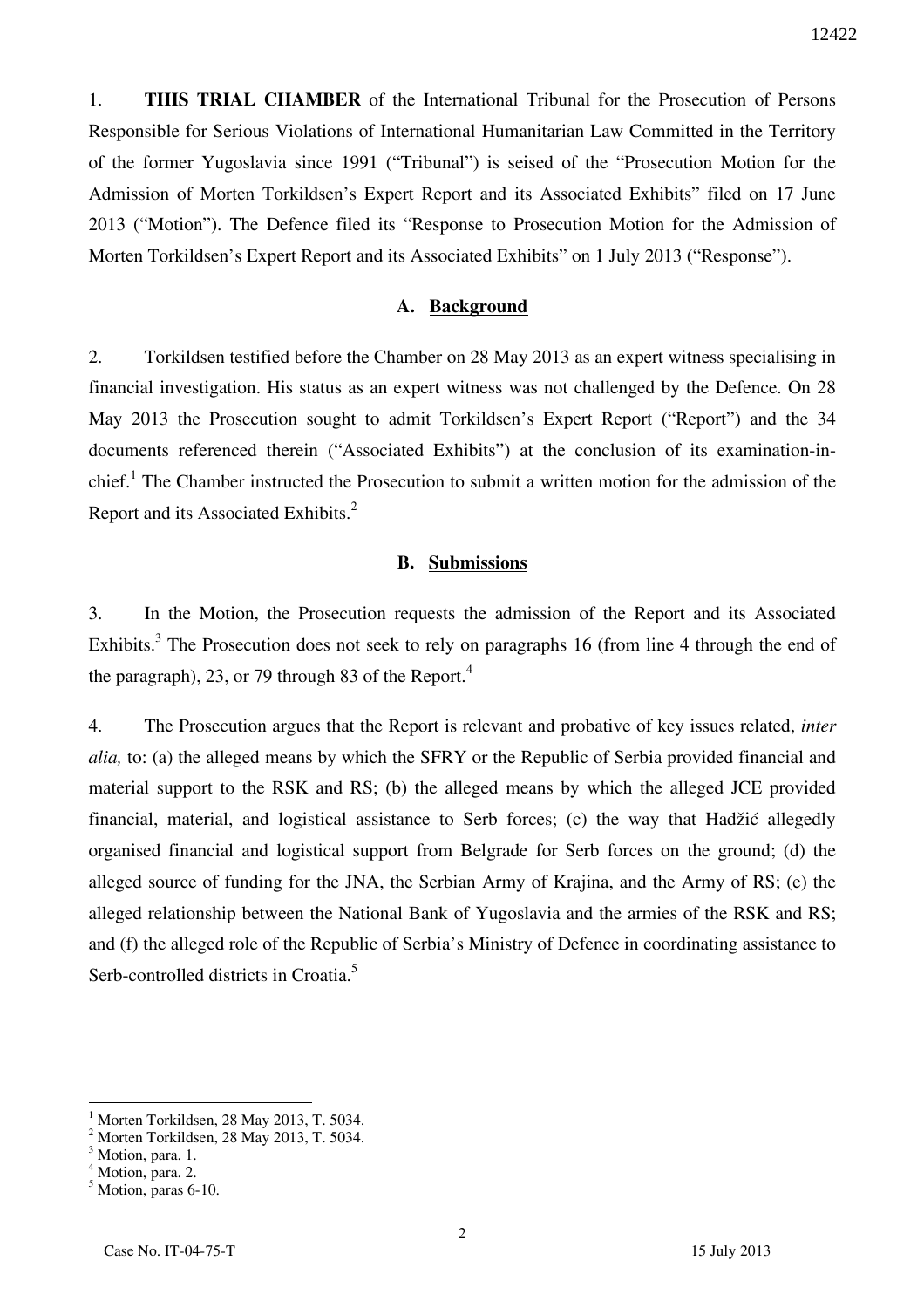5. The Prosecution further submits that the Associated Exhibits listed in appended Annex A of the Motion are integral to understanding the analyses and conclusions presented in the Report.<sup>6</sup> According to the Prosecution, the Associated Exhibits pertain to relevant issues in the case, including: (a) the implementation of the alleged JCE; (b) the alleged financing of the JNA by the SFRY between 1991 and 1992; (c) the alleged monetary integration between the SFRY, RSK, and RS; and (d) financial assistance allegedly provided by Serbia to the RSK.<sup>7</sup>

6. In its Response, the Defence objects to the admission of one of the tendered documents on the basis that the document does not meet the threshold of reliability required under Rule 89(C) of the Rules of Procedure and Evidence ("Rules"). $8$  The document consists of an alleged statement by Slobodan Milošević in which he seeks to appeal an order for his detainment and which is addressed to the investigative judge of the District Court in Belgrade. The Defence submits that the statement was not given under oath and that Torkildsen has no direct knowledge of the statement that would enhance its reliability.<sup>9</sup>

## **C. Applicable Law**

- 7. Rule 94 *bis* of the Rules provides as follows:
	- (A) The full statement and/or report of any expert witness to be called by a party shall be disclosed within the time-limit prescribed by the Trial Chamber or by the pre-trial Judge.
	- (B) Within thirty days of disclosure of the statement and/or report of the expert witness, or such other time prescribed by the Trial Chamber or pre-trial Judge, the opposing party shall file a notice indicating whether:
		- i. it accepts the expert witness statement and/or report; or
		- ii. it wishes to cross-examine the expert witness; and
		- iii. it challenges the qualifications of the witness as an expert or the relevance of all or parts of the statement and/or report and, if so, which parts.
	- (C) If the opposing party accepts the statement and/or report of the expert witness, the statement and/or report may be admitted into evidence by the Trial Chamber without calling the witness to testify in person.

8. It is established by the jurisprudence of the Tribunal that an expert witness is a person who "by virtue of some specialised knowledge, skill or training can assist the trier of fact to understand or determine an issue in dispute."<sup>10</sup> In determining whether a particular witness meets these criteria,

 $<sup>6</sup>$  Motion, para. 11.</sup>

<sup>&</sup>lt;sup>7</sup> Motion, paras 11-13.

<sup>8</sup> Response, para. 1, *referring to* Rule 65 *ter* number 02443.

<sup>&</sup>lt;sup>9</sup> Response, para. 1.

<sup>&</sup>lt;sup>10</sup> *Prosecutor v. Đorđević*, Case No. IT-05-87/1-T, Decision on Prosecution's Notice re Defence Expert Witness Radomir Milašinović, Aleksandar Pavić, and Zoran Stanković, 24 March 2010 ("*Dordević* 2010 Decision"), para. 6;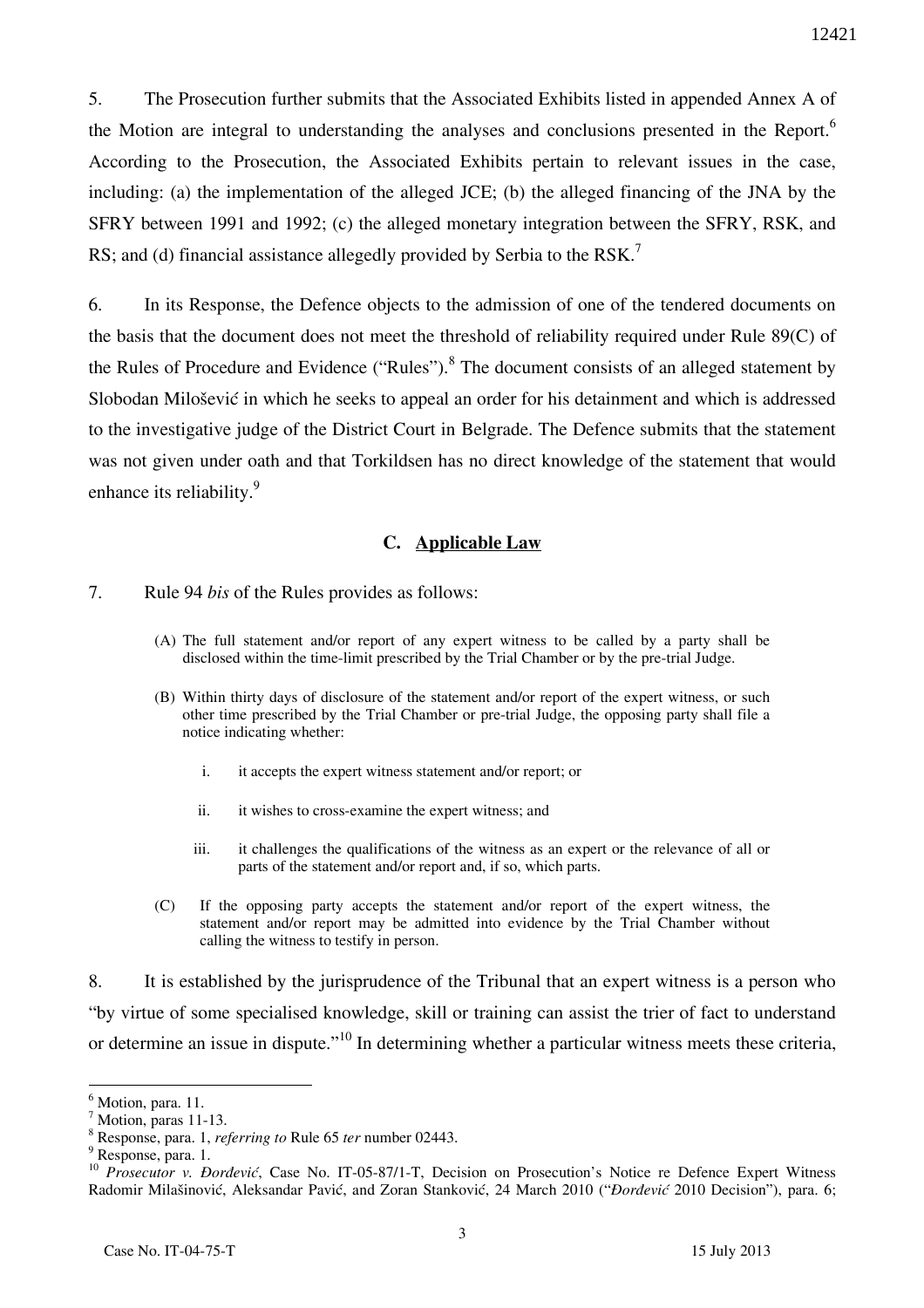the Trial Chamber may take into account the witness's former and present positions and professional experience through reference to the witness's *curriculum vitae*, as well as the witness's scholarly articles, other publications, or any other pertinent information about the witness.<sup>11</sup> The content of the expert witness's statement or report must fall within his or her accepted area of expertise.<sup>12</sup>

9. Like any evidence, expert evidence is subject to the provisions contained in Rules 89 (C) and (D). The expert statement or report must, therefore, be relevant to the issues at trial and meet the minimum standards of reliability.<sup>13</sup> An item of evidence may be so lacking in terms of indicia of reliability that it is not probative and, therefore, inadmissible. In establishing reliability, there must be sufficient information as to the sources used in support of statements, and these must be clearly indicated in order to allow the other party or the Trial Chamber to test the basis on which the expert witness reached his or her conclusions.<sup>14</sup> Even where a report is admitted into evidence, in the absence of clear references, the Trial Chamber will treat such statements as the personal opinion of the witness and weigh the evidence accordingly.<sup>15</sup> Nevertheless, *prima facie* proof of reliability on the basis of sufficient indicia should be demonstrated at the admissibility stage.<sup>16</sup>

10. The admissibility of an expert report should be clearly distinguished from the weight that it will be given by the Trial Chamber during its final deliberations.<sup>17</sup>

<u>.</u>

*Prosecutor v. Galić*, Case No. IT-98-29-T, Decision Concerning the Expert Witnesses Ewa Tabeau and Richard Philipps, 3 July 2002 ("*Galić Decision"*), p. 2. *See also Prosecutor v. Đorđević*, Case No. IT-05-87/1-T, Decision on Defence Notice under Rule 94 bis, 5 March 2009 ("*Dordević* Decision"), para. 6.

<sup>&</sup>lt;sup>11</sup> *Dordević* 2010 Decision, para. 6; *Dordević* Decision, para. 6; *Prosecutor v. Šešelj*, Case No. IT-03-67-T, Decision on Expert Status of Reynaud Theunens, 12 February 2008 ("Šešeli Decision"), para. 28.

<sup>&</sup>lt;sup>12</sup> *Dordević* 2010 Decision, para. 6; *Prosecutor v. Martić*, Case No. IT-95-11-T, Decision on Defence's Submission of the Expert Report of Professor Silia Avramov Pursuant to Rule 94 *bis*, 9 November 2006 ("*Martic* Decision"), para. 12. *See* also *Dordević* Decision, para. 6.

<sup>&</sup>lt;sup>13</sup> *Dordević* 2010 Decision, para. 7; *Prosecutor v. J. Stanišić and Simatović*, Case No. IT-03-69-PT, Decision on Prosecution's Submission of the Expert Report of Nena Tromp and Christian Nielsen Pursuant to Rule 94 *bis*, 18 March 2008 ("*Stani{i}* Decision"), para. 9; *Prosecutor v. Strugar,* Case No. IT-01-42-PT, Decision on the Defence Motions to Oppose Admission of Prosecution Expert Reports pursuant to Rule 94 *bis*, 1 April 2004, p. 5; *Prosecutor v. Brdanin,* Case No. IT-99-36-T, Decision on Prosecution's Submission of Statement of Expert Witness Ewan Brown, 3 June 2003, p. 4.

<sup>&</sup>lt;sup>14</sup> *Dordević* 2010 Decision, para. 7; *Stanišić* Decision, para. 9; *Galić* Decision, para. 9.

<sup>&</sup>lt;sup>15</sup> *Dordević* 2010 Decision, para. 7; *Stanišić* Decision, para. 9; *Martić* Decision, para. 9.

<sup>&</sup>lt;sup>16</sup> *Dordević* 2010 Decision, para. 7; *Prosecutor v. Popović et al.*, Case No. IT-05-88-AR73.2, Decision on Joint Defence Interlocutory Appeal Concerning the Status of Richard Butler as an Expert Witness, 30 January 2008 ("*Popović* Decision"), para. 22.

<sup>&</sup>lt;sup>17</sup> *Dordević* 2010 Decision, para. 8.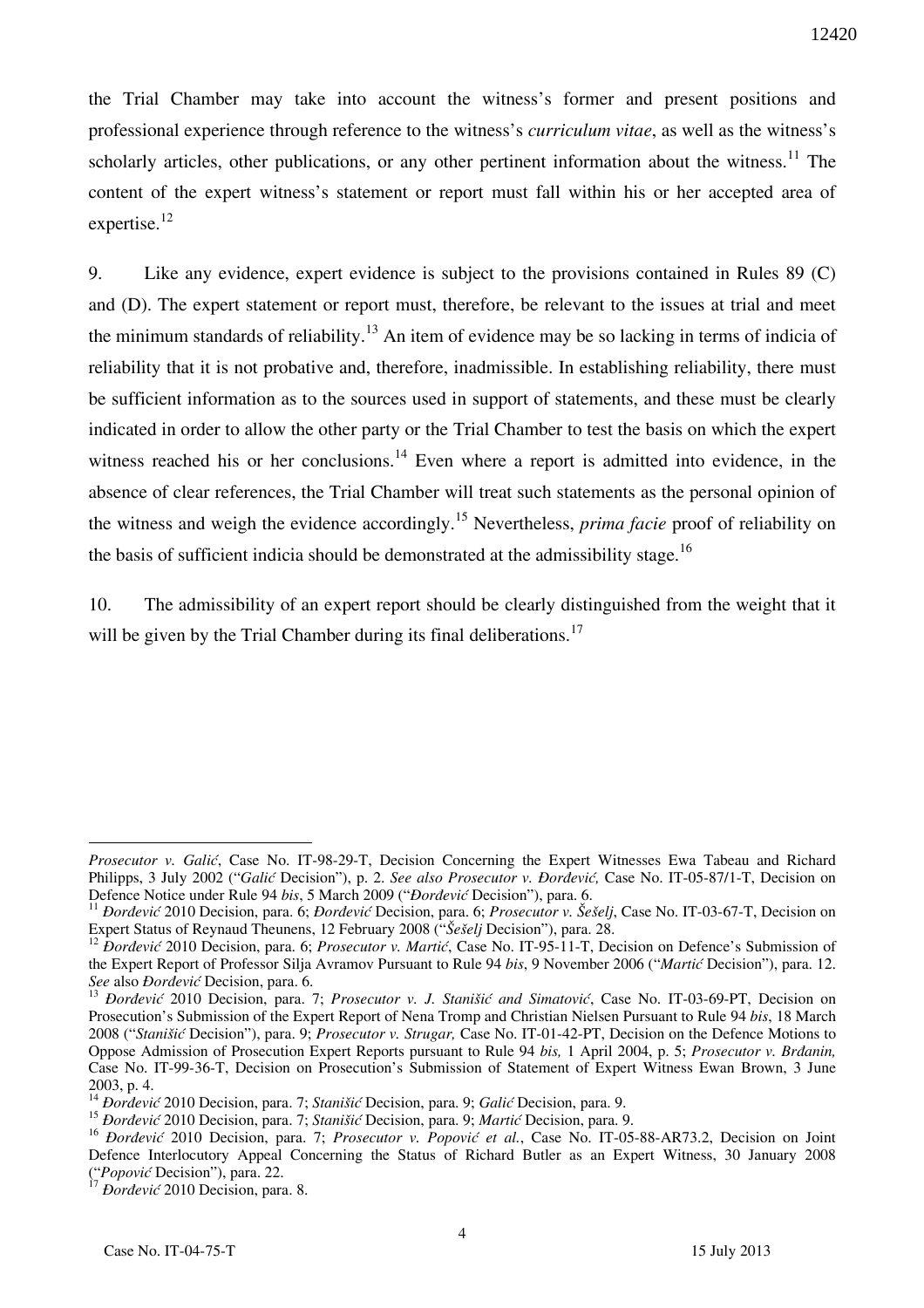#### **D. Discussion**

## 1. Expert Report

11. The Trial Chamber finds that the Report is relevant to the issues at trial and meets the minimum standards of reliability under Rules 89 (C) and (D). The Chamber further notes that the Defence does not object to the admission of the Report. It will therefore be admitted.

#### 2. Relevance and reliability of the Associated Exhibits to which there is no specific objection

12. The proposed Associated Exhibits in the Report include: (a) orders and decisions; (b) government letters, notes, minutes, transcripts, and reports; (c) police and ministry of defence documents; (d) military documents, letters, requests, reports, and memoranda; (e) material issued and received by national banks; (f) analyses of combat readiness; (g) media materials; and (h) statements made by Slobodan Milošević $^{18}$ .

13. The Trial Chamber notes that the Defence has objected to the admission of one of these Associated Exhibits.<sup>19</sup>

14. The Trial Chamber finds that those exhibits listed in Annex A of the Motion, but not specifically objected to by the Defence, meet the requirements of Rules 89 (C) and (D) and will assist the Trial Chamber in assessing the basis on which Torkildsen reached his conclusions. The Trial Chamber will admit into evidence those Associated Exhibits listed in Annex A that are not specifically objected to by the Defence. $^{20}$ 

# 3. Associated Exhibit to which there is a specific objection

# (a) Rule 65 *ter* number 02443: Statement by Slobodan Milošević

15. The Prosecution submits that this statement is integral to understanding the analyses and conclusions presented in the Report and that it is therefore necessary to review it in conjunction with the Report. $21$ 

16. The Defence submits that the statement was not given under oath, that there is no affirmation of the statement's truth, that Torkildsen has no direct knowledge of the statement that

<sup>18</sup> Rule 65 *ter* number 02443.

<sup>19</sup> Response, para. 1; Rule 65 *ter* number 02443.

<sup>&</sup>lt;sup>20</sup> All Rule 65 *ter* numbers listed in Annex A of the Motion, excepting only Rule 65 *ter* 02443.

<sup>&</sup>lt;sup>21</sup> Motion, para. 11.